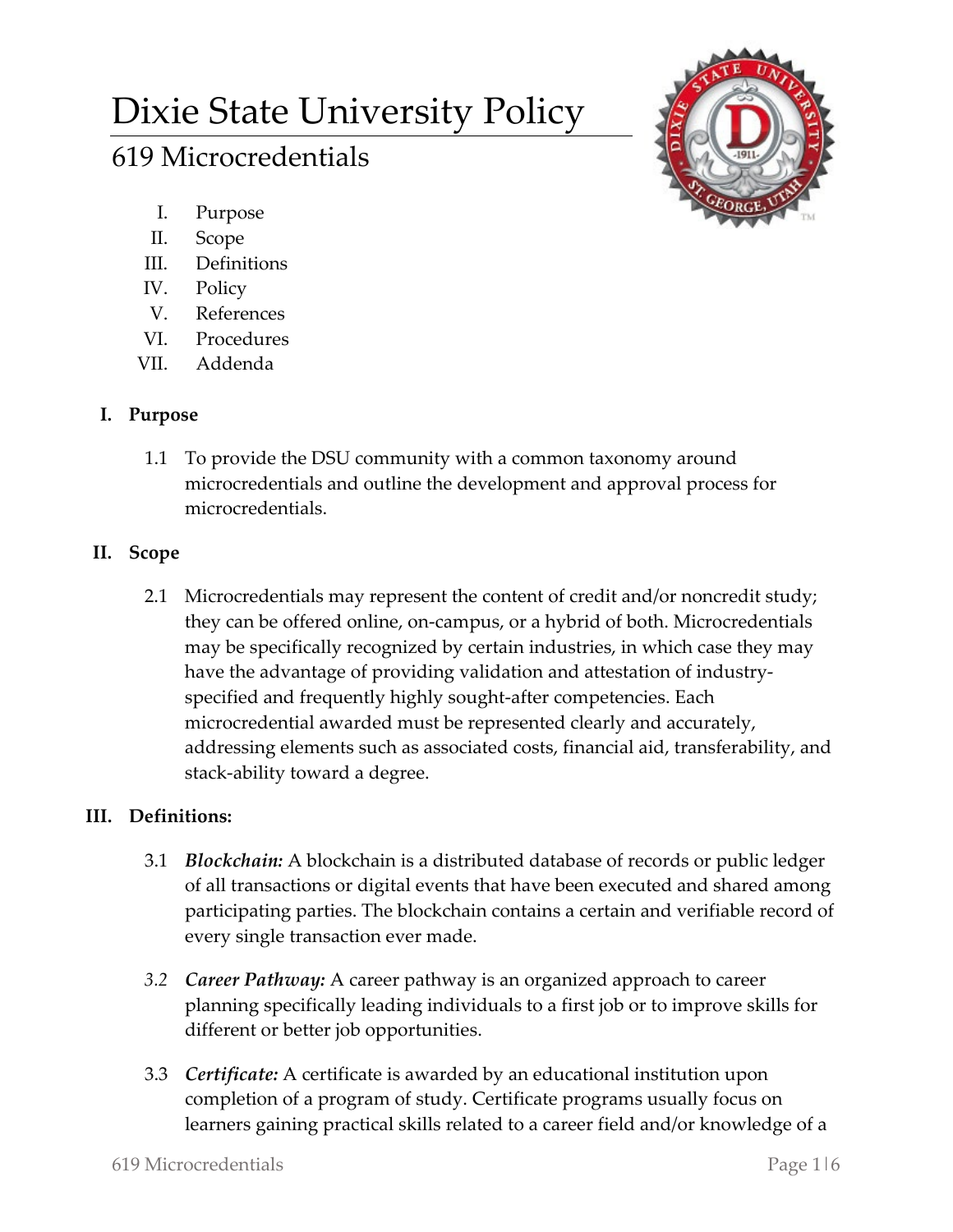specific academic discipline.

- 3.4 *Certification:* A certification is given by an industry association or a union to someone who has passed a test to verify that they have the specialized knowledge, skills, and experience to do a certain job.
- 3.5 *Co-curricular:* An activity or accomplishment a learner pursues alongside a normal course of study, such as service learning or leadership or club involvement.
- 3.6 *Competency:* A competency is the capability to apply or use a set of related knowledge, skills, and abilities required to successfully perform critical functions or tasks.
- *3.7 Degree:* A degree is an academic credential conferred by a college or university after examination or after completion of a program of study. A degree program includes more courses than a certificate program and typically provides learners with a greater depth of knowledge of the field of study.
- 3.8 *Digital Badge:* An indicator of accomplishment or skill that can be displayed, accessed, and verified online.
- *3.9 Learning Outcome:* A learning outcome is a statement that describes the observable and measurable knowledge, skills, and dispositions learners will gain by the end of a particular assignment, class, course, or program.
- *3.10 Microcredential:* An award that verifies, validates, and attests that specific skills and/or competencies have been achieved, particularly those that are industry-aligned. They differ from traditional degrees and certificates in that they are generally offered in shorter or more flexible timespans and tend to be more narrowly focused. They can be for credit or noncredit, and the delivery mode can be via any combination of online or in person.
- *3.11 Stackable Credential:* Stackable credentials are part of a sequence of credentials accumulated over time to build up an individual's qualification to help them move along a degree path, a career pathway, or up a career ladder to potentially different and/or higher paying jobs.

#### **IV. Policy**

- 4.1 Permissions, Usage, and Ownership
	- 4.1.1 All microcredentials carrying the DSU name must have prior approval before being awarded in accordance with this policy (see section 6.2 below).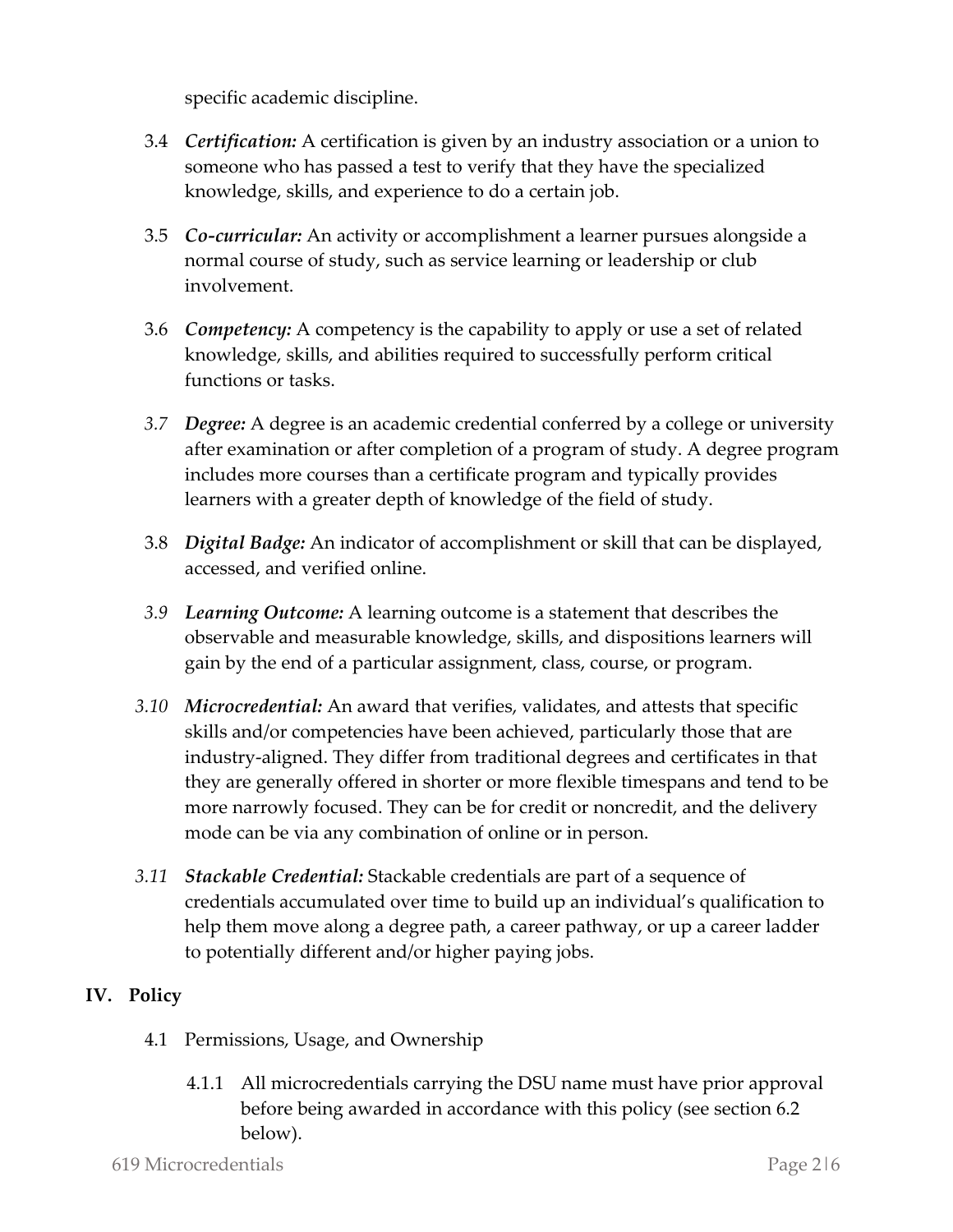- 4.1.2 The University will permit the use of digital badges for the purposes of acknowledging and rewarding the performance of students across relevant credit-bearing and noncredit-bearing programs.
- 4.1.3 The earning of a microcredential symbolizes the attainment of a competency, skill, knowledge, or behavior that is supported by evidence.
- 4.1.4 The awarding and ownership of a microcredential is the right of the University. It is also the right of the University to revoke a microcredential that has been issued to a person that did not possess the knowledge, skill, or behavior that was being assessed, or acquired the badge through fraudulent or dishonest means.
- 4.1.5 Microcredentials must be archived on a platform that is easily accessible on electronic devices and that offers security, transparency, and blockchain validation, thus ensuring effortless transportability.
	- 4.1.5.1 All official DSU microcredentials must be awarded through the approved platform and no other platform.

#### 4.2 Academic Quality

- 4.2.1 Academic quality is paramount for micro-credentials, and faculty governance participation is required.
- 4.2.2 Microcredentials are competency-based, reflecting skills, attitudes, or behaviors mastered.
- 4.2.3 Microcredentials are meaningful and of high quality, with learning standards, assessments, and clear documentation of skills mastered that have meaning beyond one classroom, one program, or the institution.
- 4.2.4 Any microcredential designed to meet market needs should be informed by current data from appropriate markets and aligned with relevant industry/sector standards.
- 4.2.5 Learners can use a DSU microcredential to share their expertise to prospective employers, those hiring for internship opportunities, and to other academic institutions.
- 4.2.6 Microcredentials are developed and approved according to campus curriculum policies and procedures consistent with campus mission and strategic goals. (See DSU Policies 602 and 702)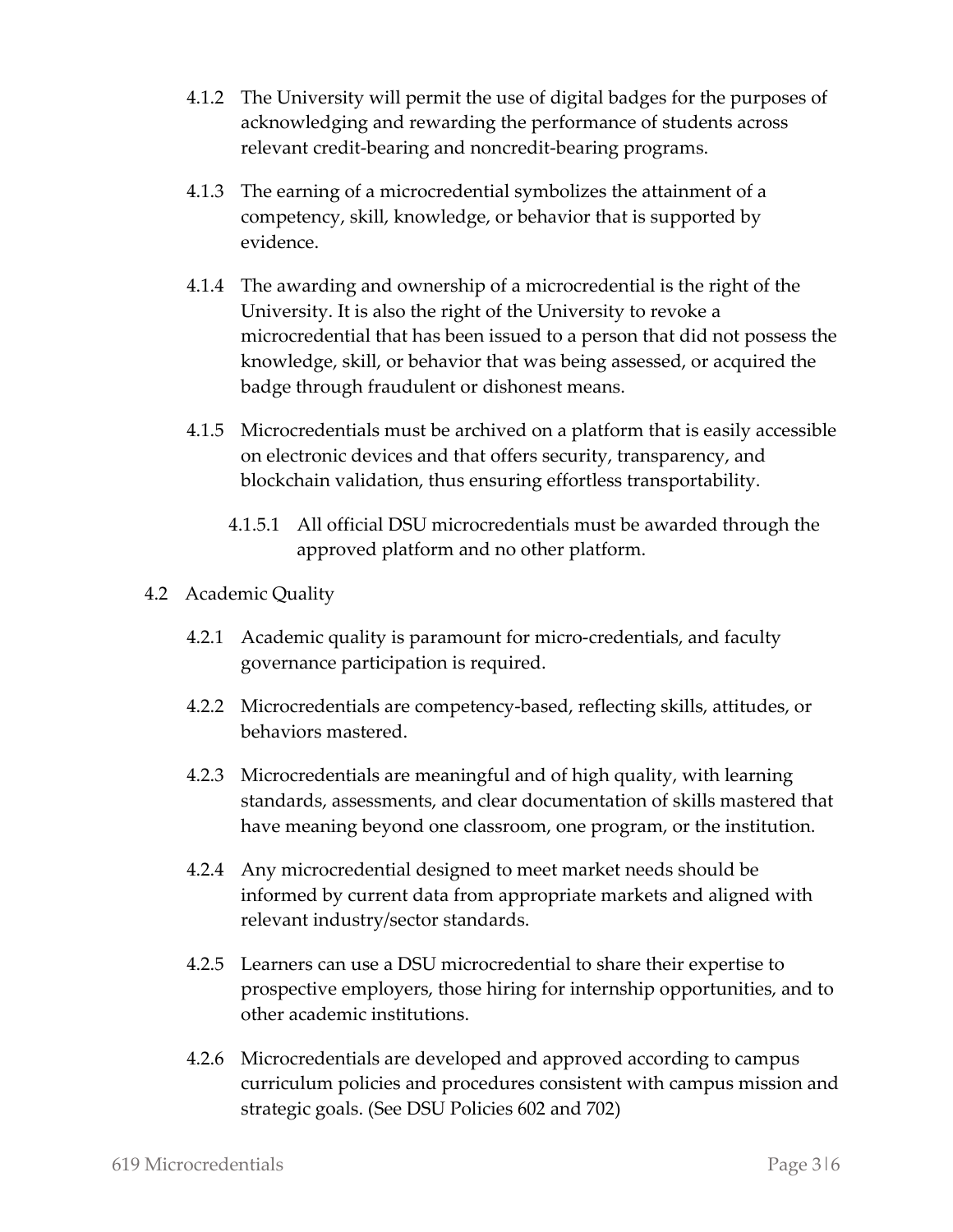- 4.2.6.1 The Microcredential Oversight Committee provides approval for microcredentials unrelated to academic curriculum.
- 4.2.7 Credit-bearing microcredentials should be stackable within degree programs at the associate's, bachelor's, or master's level.
- 4.2.8 Noncredit-bearing microcredentials may be submitted for review for possible conversion to credit through DSU's Prior Learning Assessment (PLA) process (See DSU Policy 523 and the DSU PLA web page).
- 4.3 Designations of Microcredentials.
	- 4.3.1 A microcredential award may be in the form of a digital badge, an entry on a transcript, a document, or a combination of forms such as a certificate and a badge. Regardless of the form, an official DSU microcredential award will carry one of the following designations:
		- 4.3.1.1 **Academic**: Awarded for accomplishments that involve academic credits. A DSU approved certificate or study abroad would qualify for this designation.
		- 4.3.1.2 **Career Pathways**: Work-based or experiential learning, real world projects and engagements with employers, as well as employer endorsement of curricula. An internship might be an example of this microcredential.
		- 4.3.1.3 **Co-curricular**: An award accomplished in addition to or in partnership with an academic course of study. Participation in leadership experiences, intramurals, performance teams, etc. would qualify for this designation.
		- 4.3.1.4 **Continuing Education**: Awarded for noncredit lifelong learning courses.
		- 4.3.1.5 **Professional Education:** Awarded for the acquisition of special competencies for professional practice. Examples of this award might be an award for faculty completing a professional development experience or for an engineer who wants to upskill by completing a short course in Data Science. Can be for credit or noncredit.

#### **V. References**

5.1 DSU Policy 523 Extra-Institutional Credit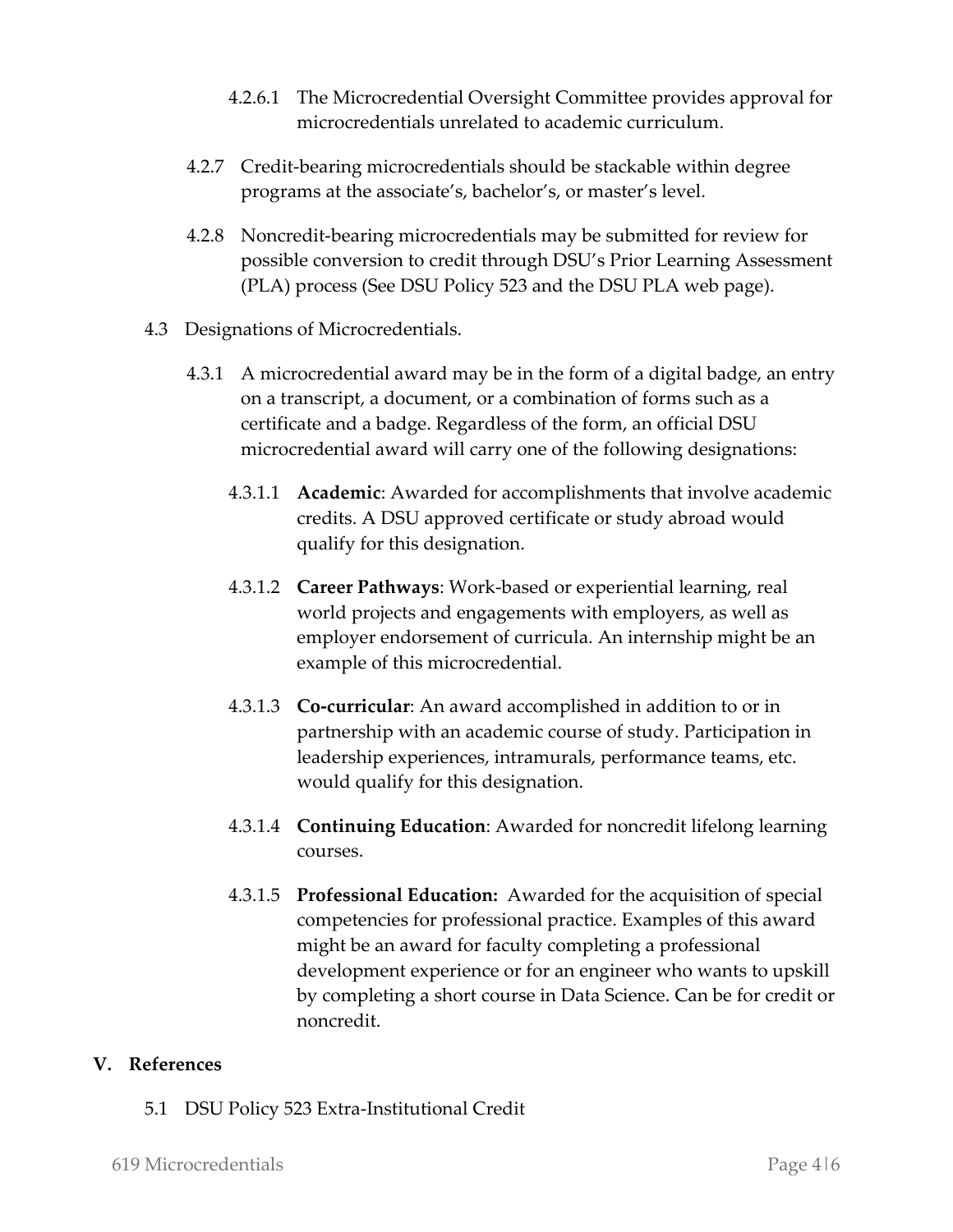- 5.2 DSU Policy 602 Undergraduate Curriculum Approval and Revision
- 5.3 DSU Policy 702 Administration and Governance of the Graduate Studies Program
- 5.4 [DSU Prior Learning Assessment web page.](https://academics.dixie.edu/prior-learning-assessment/)
- 5.5 National Association of Colleges and Employers [https://www.naceweb.org/career-readiness/competencies/career-readiness](https://www.naceweb.org/career-readiness/competencies/career-readiness-defined/)[defined/](https://www.naceweb.org/career-readiness/competencies/career-readiness-defined/)

#### **VI. Procedures**

- 6.1 Development procedures
	- 6.1.1 Each microcredential, whether credit-bearing or noncredit, must be developed around competencies and include learning outcomes aligned with each competency.
		- 6.1.1.1 Career readiness competencies that prepare college graduates for a successful transition into the workplace as listed on the National Association of Colleges and Employers web site can be used.
	- 6.1.2 Outcomes (aligned with competencies) must be directly assessed using samples of the learner's work produced in the program awarding the microcredential.
	- 6.1.3 All proposals for microcredentials are submitted on the Microcredential Proposal Form available on the Microcredential webpage.
- 6.2 Approval Process
	- 6.2.1 All proposals for microcredentials are submitted electronically on the appropriate form to the Curriculum Office for distribution to the appropriate approval committee.
	- 6.2.2 Proposals for microcredentials requiring academic credit will go through the regular curriculum approval process with Academic Council being the final step (see DSU Policies 602 and 702).
		- 6.2.2.1 All academic certificates are microcredentials by definition and need no further approval. They may be awarded as a digital badge in addition to appearing on the official academic transcript.